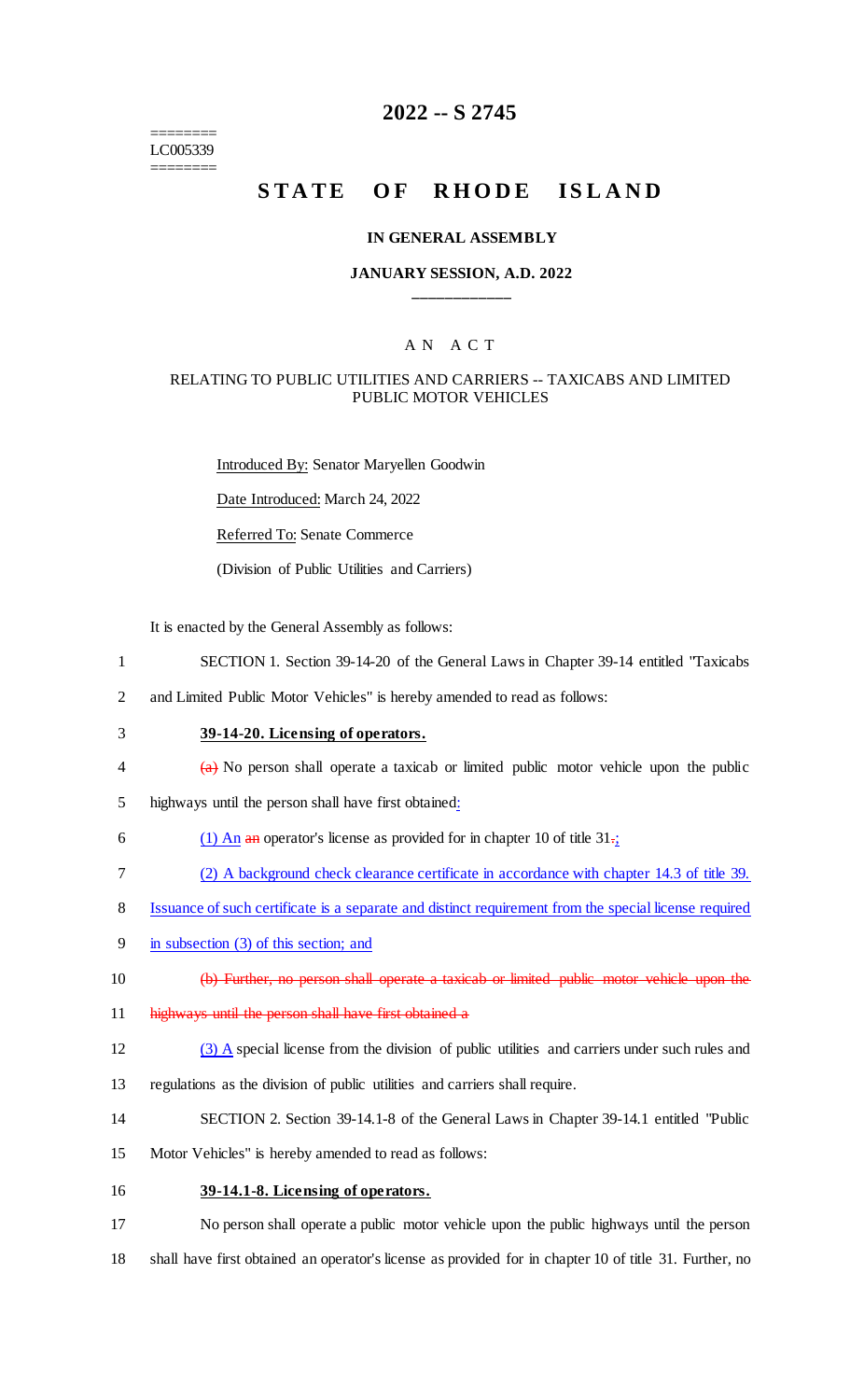person shall operate a public motor vehicle upon the highways until the person shall have first obtained a special license from the division of public utilities and carriers under any rules and regulations that the division of public utilities and carriers shall require; and provided further, until 4 the person shall have obtained a background check clearance certificate from the division pursuant to chapter 14.3 of title 39. SECTION 3. Section 39-14.2-7 of the General Laws in Chapter 39-14.2 entitled "Transportation Network Company Services" is hereby amended to read as follows: **39-14.2-7. Transportation network company operators or TNC operators, TNC drivers.** (a) No individual shall provide TNC services or transport TNC riders in a personal vehicle until the individual shall have first submitted to required, periodic background checks conducted through the TNC in accordance with subsection (b). (b) Prior to permitting an individual to accept trip requests through its digital network, a TNC shall: (1) Require the individual to submit an application to the TNC. The application shall include the individual's name; address; age; driver's license number; photocopy or electronic copy of the driver's license; motor-vehicle registration for the personal vehicle that the individual intends to use to provide prearranged rides; automobile liability insurance; and other information as may be required by the TNC; (2) Conduct, or have a third party accredited by the National Association of Professional Background Screeners conduct, a local and national criminal background check for each applicant that shall include: (i) A multistate/multi-jurisdictional criminal records locator or other similar commercial nationwide database with validation (primary source search); and (ii) The Dru Sjodin National Sex Offender Public Website; and (3) Obtain and review, or have a third party obtain and review, a driving history research report for such driving applicant. (c) The TNC shall certify that the required background checks verify that the applicant meets the following criteria: (1) Has not had more than three (3) moving violations in the prior three-year (3) period, or one of the following major violations in the prior three-year (3) period: (i) Attempting to evade the police; (ii) Reckless driving; (iii) Driving on a suspended license; or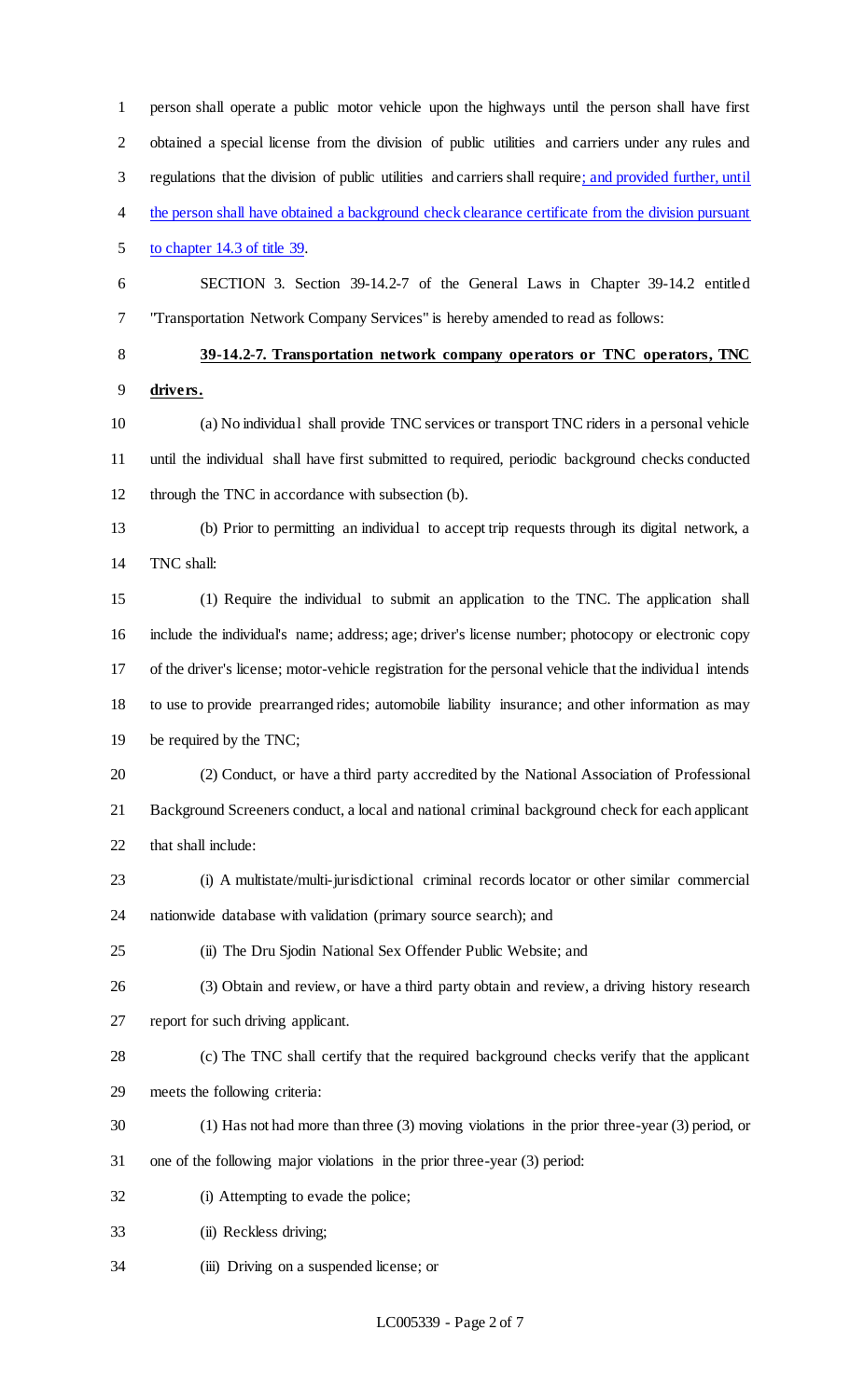| $\mathbf{1}$   | (iv) Revoked license.                                                                                  |
|----------------|--------------------------------------------------------------------------------------------------------|
| $\overline{2}$ | (2) Has not, in the past seven (7) years, been convicted of or pleaded not contendere to               |
| 3              | any of the following:                                                                                  |
| 4              | (i) Driving under the influence of drugs or alcohol;                                                   |
| 5              | (ii) Felony fraud;                                                                                     |
| 6              | (iii) Sexual offenses;                                                                                 |
| 7              | (iv) Use of a motor vehicle to commit a felony;                                                        |
| 8              | (v) Felony crimes involving property damage and/or theft; or                                           |
| 9              | (vi) Acts of violence or felony acts of terror;                                                        |
| 10             | (3) Is not a match in the Dru Sjodin National Sex Offender Public Website;                             |
| 11             | (4) Possesses a valid driver's license;                                                                |
| 12             | (5) Possesses proof of registration for the motor vehicle to be used to provide prearranged            |
| 13             | rides or TNC services;                                                                                 |
| 14             | (6) Possesses proof of automobile liability insurance, that satisfies the financial-                   |
| 15             | responsibility requirement for a motor vehicle under $\S 31-47-2(13)(i)(A)$ , for the motor vehicle(s) |
| 16             | to be used to provide prearranged rides or TNC services; and                                           |
| 17             | (7) Is at least nineteen (19) years of age.                                                            |
| 18             | (8) Has obtained a background check clearance certificate from the division pursuant to $\S$           |
| 19             | $39-14.3-3.$                                                                                           |
| 20             | (d) TNC operators may be affiliated with or may "partner" with more than one properly                  |
| 21             | permitted transportation network company to provide TNC services.                                      |
| 22             | SECTION 4. Title 39 of the General Laws entitled "PUBLIC UTILITIES AND                                 |
| 23             | CARRIERS" is hereby amended by adding thereto the following chapter:                                   |
| 24             | <b>CHAPTER 14.3</b>                                                                                    |
| 25             | DRIVER NATIONAL CRIMINAL BACKGROUND CHECK                                                              |
| 26             | 39-14.3-1. Definitions.                                                                                |
| 27             | As used in this chapter:                                                                               |
| 28             | (1) "Administrator" means the administrator of the division of public utilities and carriers.          |
| 29             | (2) "Background check clearance certificate" means verification issued by the division,                |
| 30             | electronically or otherwise, that the driver has successfully completed the background check           |
| 31             | required under this section.                                                                           |
| 32             | (3) "Clearance certificate" means a background check clearance certificate.                            |
| 33             | (4) "Conviction" means judgments of conviction entered by a court, subsequent to a finding             |
| 34             | of guilty or a plea of guilty; and those instances where a defendant has entered a plea of nolo        |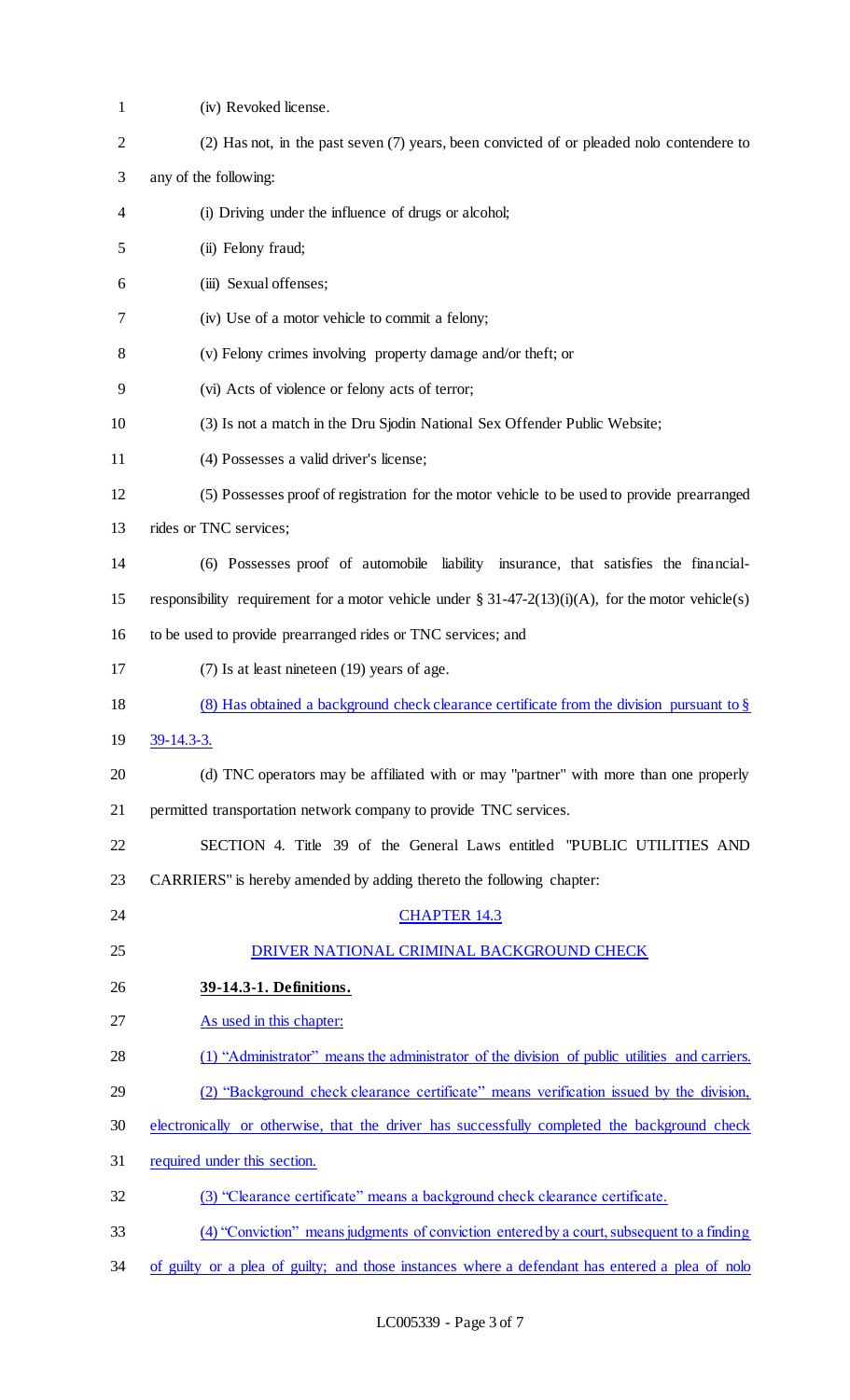- contendere and has received a sentence of probation; and those instances where a defendant has
- entered into a deferred sentence agreement with the attorney general.
- (5) "Driver" means any person seeking initial authority to provide for-hire passenger
- 4 transportation services under chapters 14, 14.1, and 14.2 of title 39.
- (6) "Division" means the Rhode Island division of public utilities and carriers.
- (7) "Initial authority" means first-time and renewal applicants for a special operator's
- license as defined in §§ 39-14-20 and 39-14.1-8; first-time TNC operators; and for active TNC
- operators, as defined in § 39-14.2-1, subject to subsequent periodic background checks as required
- in § 39-14.2-7, no later than December 31, 2019.
- 10 (8) "TNC" means transportation network company as defined in 39-14.2-1.
- 

## **39-14.3-2. Background check required.**

 (a) No driver shall transport passengers for hire in a taxicab, limited public motor vehicle, 13 public motor vehicle or TNC vehicle within the state without first having undergone a national and state criminal background check in accordance with this chapter. The driver shall apply to the 15 bureau of criminal identification (BCI), department of attorney general, state police, or local police department where they reside, for a national and state criminal records check. Fingerprinting shall be required. The driver shall be responsible for the cost of conducting the national criminal background check. 19 (b) In instances which no disqualifying information has been found, the bureau of criminal identification, state police, or local police department shall inform the driver and the division, in

writing, of this fact.

 (c)Upon the discovery of any disqualifying information as defined in subsection (d) of this 23 section, the bureau of criminal identification, state police or local police department shall inform 24 the driver, in writing, of the nature of the disqualifying information; and, without disclosing the nature of the disqualifying information, will notify the division, in writing, that disqualifying information has been discovered. (d) For the purposes of this chapter, "disqualifying information" means: information

 produced by a national criminal records check pertaining to conviction for the following crimes which will result in a letter to the driver and the division: murder; voluntary manslaughter; involuntary manslaughter; first degree sexual assault; second degree sexual assault; third degree sexual assault; first degree child molestation sexual assault; second degree child molestation sexual assault; any offense under chapter 67 of title 11; assault on persons sixty (60) years of age or older, assault with intent to commit specified felonies (murder, robbery, rape, burglary, or the abominable 34 and detestable crimes against nature); felony assault; patient abuse; neglect or mistreatment of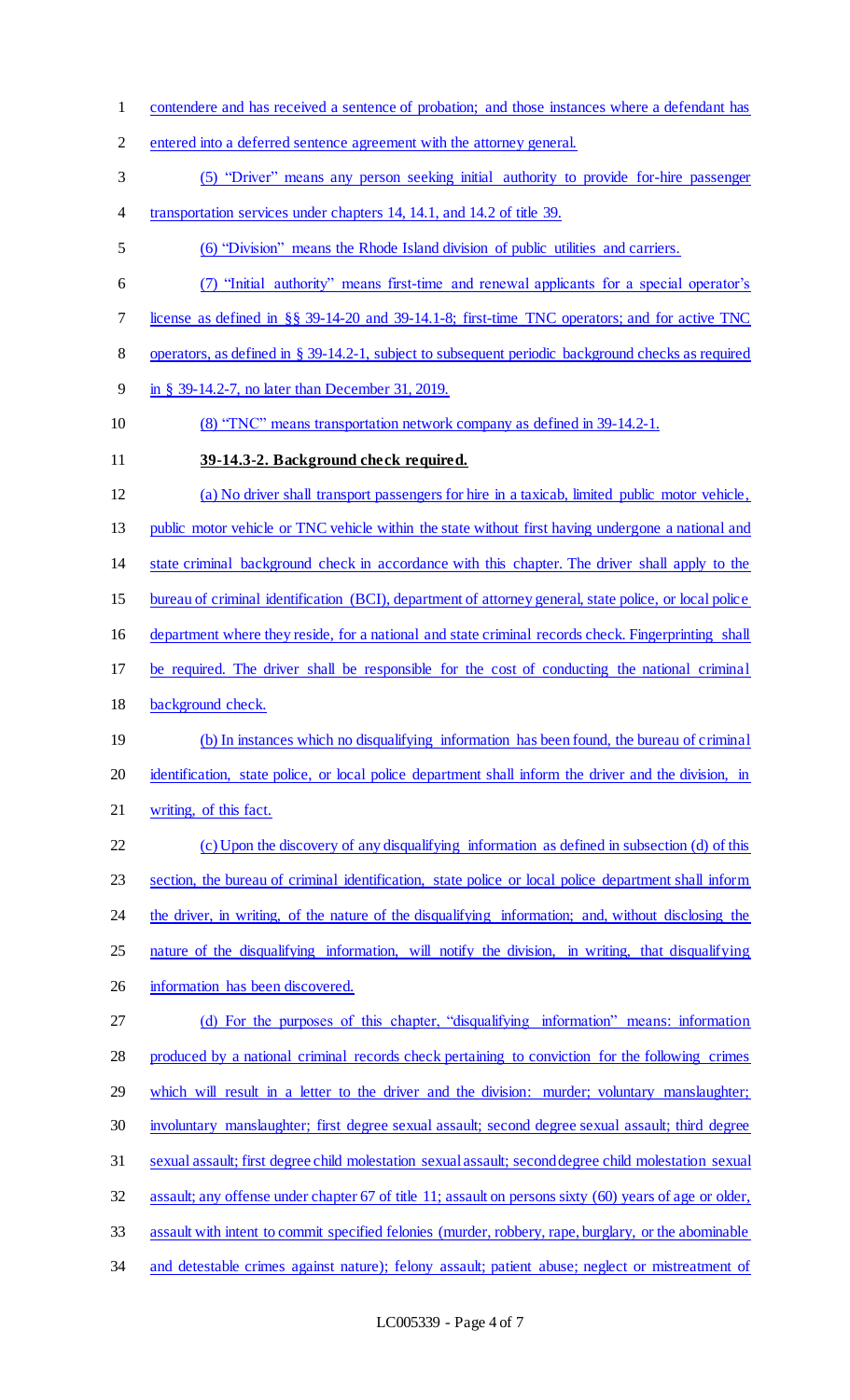| $\mathbf{1}$   | patients; burglary; first degree arson; robbery; unlawful possession of a firearm; felony drug          |
|----------------|---------------------------------------------------------------------------------------------------------|
| $\mathbf{2}$   | offenses; felony obtaining money under false pretenses; abuse, neglect and/or exploitation of adults    |
| 3              | with severe impairments; exploitation of elders; felony larceny; duty to stop in accidents, resulting   |
| 4              | in injury; duty to stop in accidents, resulting in serious bodily injury; duty to stop in accidents,    |
| 5              | resulting in death; driving so as to endanger, resulting in death; driving so as to endanger, resulting |
| 6              | in personal injury; driving so as to endanger, resulting in physical injury; driving under the          |
| 7              | influence of liquor or drugs; refusal to submit to chemical test; driving under the influence of liquor |
| 8              | or drugs, resulting in death; driving under the influence of liquor or drugs, resulting in serious      |
| $\overline{9}$ | bodily injury.                                                                                          |
| 10             | 39-14.3-3. Background check clearance certificate.                                                      |
| 11             | (a) No person shall transport passengers for hire in a taxicab, limited public motor vehicle,           |
| 12             | public motor vehicle or TNC vehicle within the state without first obtaining a background clearance     |
| 13             | certificate issued by the division. The clearance certificate shall be issued to the driver; provided,  |
| 14             | however, the division shall transmit the clearance certificate to any TNC permit holder identified      |
| 15             | by the driver.                                                                                          |
| 16             | (b) The division shall not issue a clearance certificate to any driver against whom                     |
| 17             | disqualifying information has been found; provided, however, that any driver denied the issuance        |
| 18             | of a clearance certificate may seek reconsideration in accordance with $\S$ 39-14.3-4.                  |
| 19             | (c) The clearance certificate shall be effective for a period of five (5) years from the date           |
| 20             | of issuance by the division.                                                                            |
| 21             | 39-14.3-4. Reconsideration and appeal process.                                                          |
| 22             | (a) Any driver who has been denied the issuance of a clearance certificate may request that             |
| 23             | a copy of the criminal background report be sent to the division with a request in writing that the     |
| 24             | administrator reconsider the denial with a detailed explanation to justify such reconsideration.        |
| 25             | (b) The administrator shall consider the following factors in determining whether to grant              |
| 26             | the reconsideration and issue a clearance certificate:                                                  |
| 27             | (1) The amount of time since the disposition of the disqualifying conviction(s);                        |
| 28             | (2) The age of the driver at the time of the disqualifying conviction(s);                               |
| 29             | $(3)$ The seriousness and circumstances of the disqualifying conviction(s);                             |
| 30             | (4) The number of disqualifying convictions;                                                            |
| 31             | (5) Any pending charges;                                                                                |
| 32             | (6) Evidence of rehabilitation or lack thereof; and                                                     |
| 33             | (7) Any other information the division deems relevant.                                                  |
| 34             | 39-14.3-5. Destruction of fingerprint record.                                                           |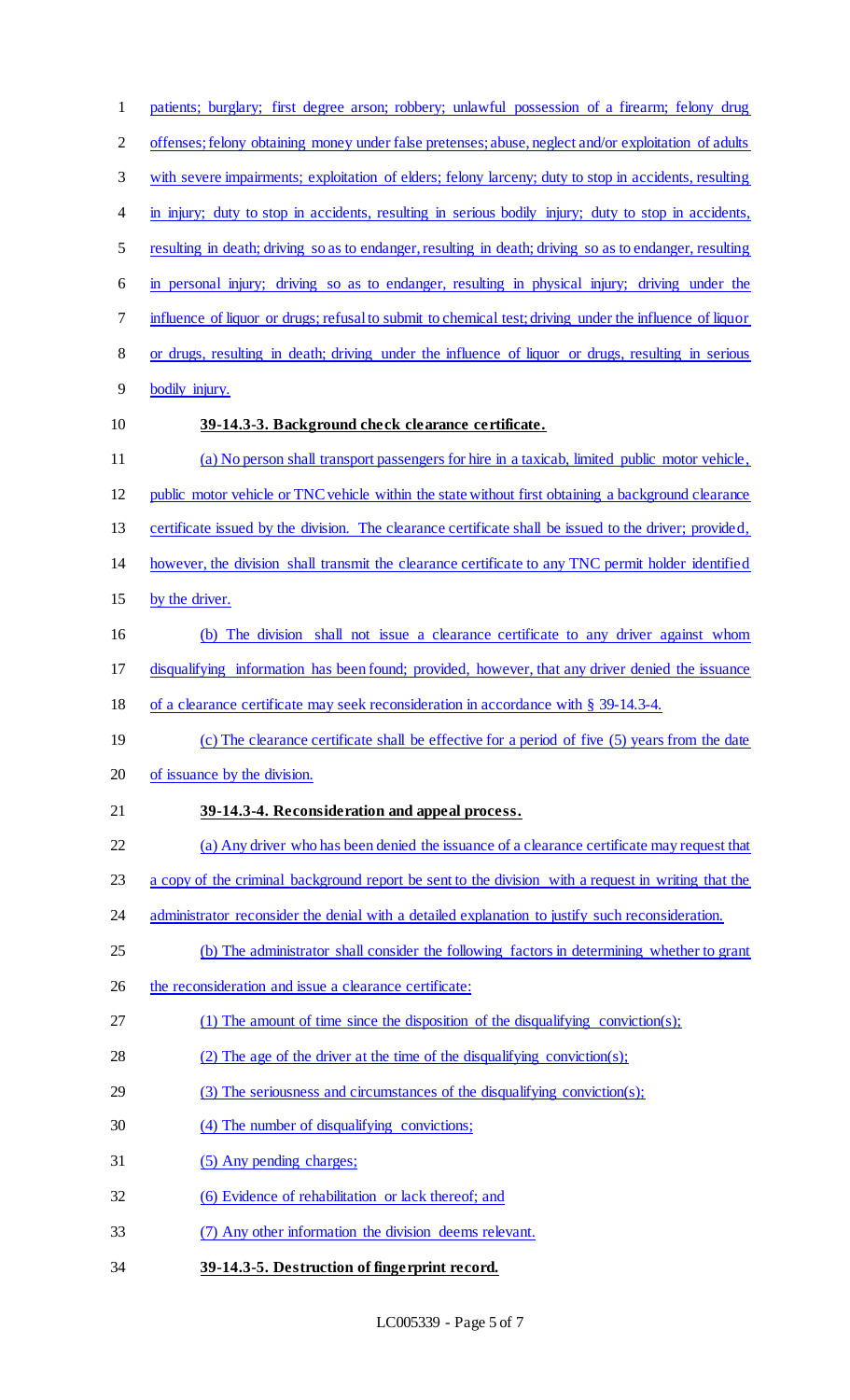- 1 At the conclusion of the criminal background check required in this chapter, the department
- 2 of attorney general, state police, or local police department, as appropriate, shall promptly destroy
- 3 the fingerprint record of the driver obtained pursuant to this chapter.
- 4 **39-14.3-6. Expiration of certificate.**
- 5 The clearance certificate shall expire five (5) years from the date of issuance; provided,
- 6 however, that the division may invalidate a certificate and require the driver to obtain a new
- 7 clearance certificate if the division determines that it is in the public interest.
- 8 SECTION 5. This act shall take effect upon passage.

======== LC005339 ========